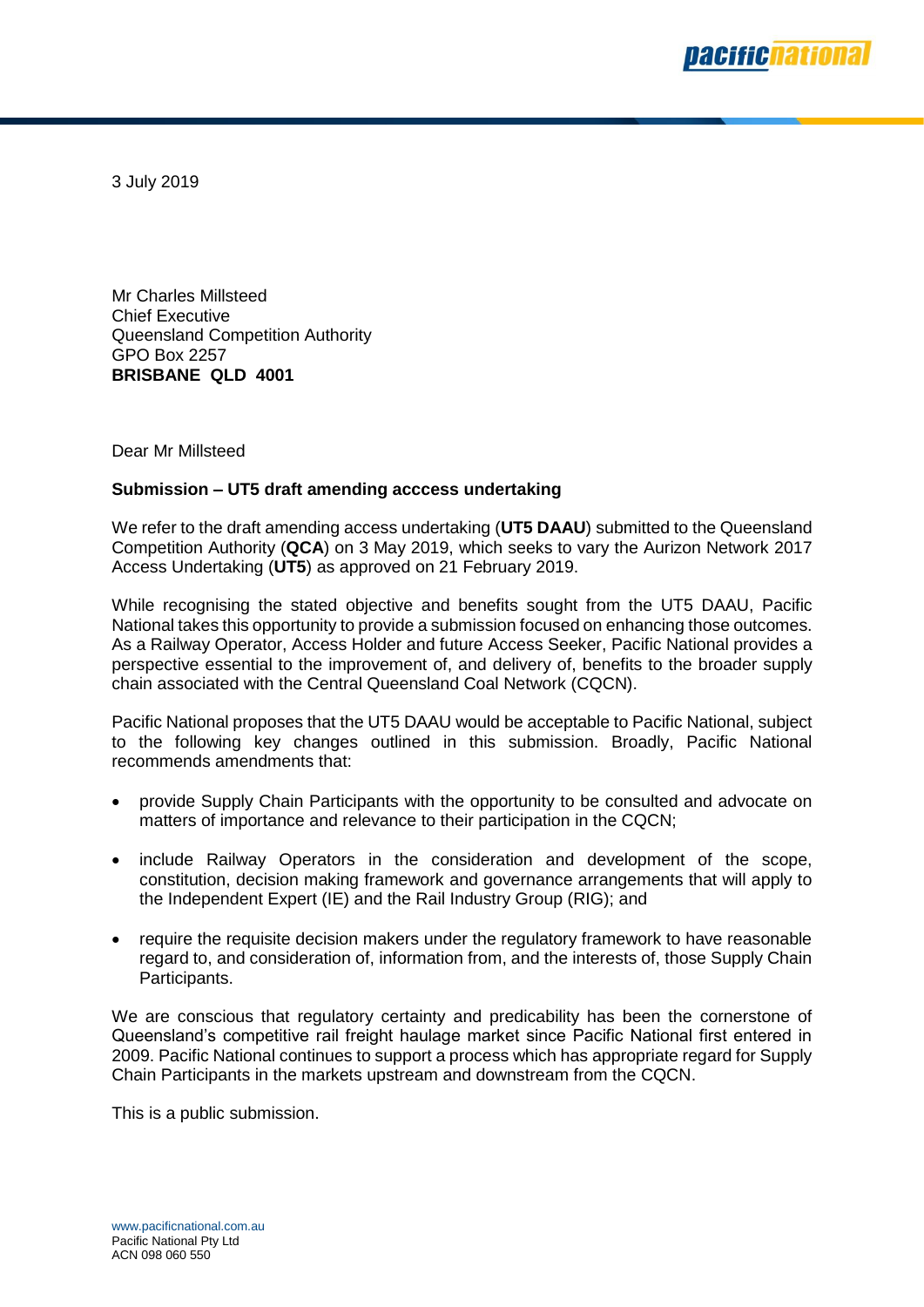## **Role of Supply Chain Participants**

UT5 recognises the inter-relationships and inter-dependencies within the coal transport supply chain and provides an ability for supply chain groups to form and, manage the movement of coal. This provides supply chain participants with clarity, transparency and accountability for their respective roles within the approved UT5 regulatory framework.

There are also requirements that Aurizon Network and the QCA have regard to the matters raised by supply chain participants on how the operation of UT5 may impact (both positively and negatively) on the commercial risk profiles of those participants in the CQCN.

With this in mind, a matter of particular interest for Pacific National is that the UT5 DAAU will have a material change in the nature, scope and commercial balance of these approved arrangements. This is primarily effected by transferring a number of responsbilities to a supply chain group comprising:

- Aurizon Network;
- the proposed RIG, which is to comprise coal producers; and
- the proposed IE, which is to be established by Aurizon Network and the RIG.

Without any safeguard for our participation in, or consultation by, this supply chain group, Pacific National asserts that there will be less clarity, transparency and accountability than that which currently exists for supply chain participants under the approved UT5.

In reaching a negotiated outcome on the UT5 DAAU arrangements, Aurizon Network and some of the coal producers, could not have appropriate regard to<sup>1</sup>:

- the legitimate business interests of Railway Operators and other Supply Chain Participants who are reliant on access to the CQCN to deliver on their contractual commitments to coal producers;
- the public interest in having competition in upstream and downstream markets from the CQCN; and
- the interests of persons who may seek access to the service, including whether adequate provision has been made for compensation if the rights of of users have been adversely affected,

when the insights of those persons and participants were not sought specifically for inclusion during the consultative process they undertook, and will continue not to be contemplated effectively where Supply Chain Participants are not consulted on matters relevant to them and their effective operations in the supply chain.

<sup>1</sup> 1 ss 69E and 138(2)(a), (d), (e), (g) and (h) QCA Act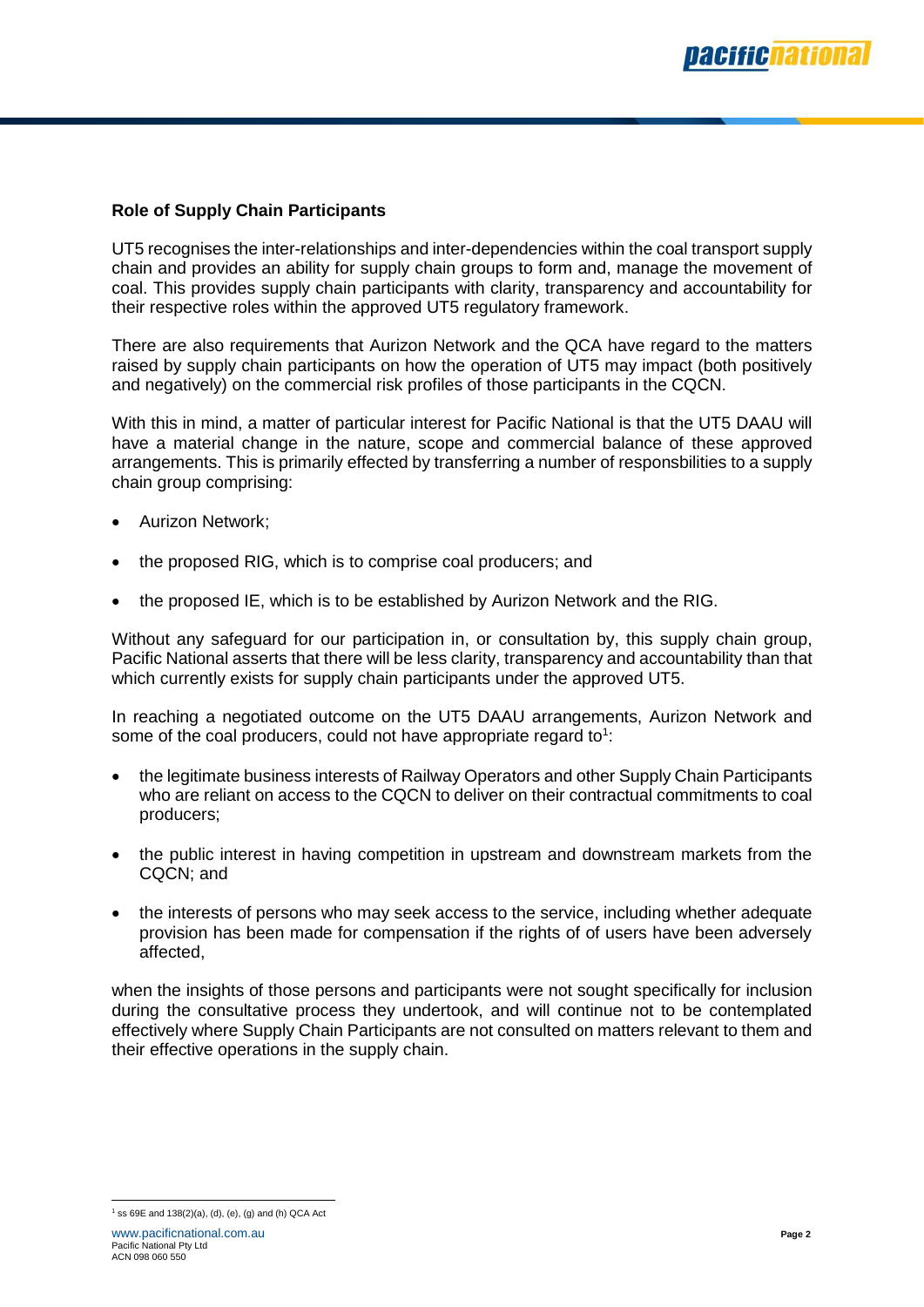

To maintain the valuable contribution of supply chain participants, and have regard to their interests in the CQCN, Pacific National propose the following changes to the UT5 DAAU:

- 1. All Supply Chain Participants be provided with the opportunity to be involved in the development of the scope, constitution and governance arrangements that will apply to the IE and RIG during the term of the UT5 DAAU.
- 2. The role of all Supply Chain Participants be incorporated into the IE's consultative and decision making processes (eg baseline capacity assessment (BCP), system operating parameters (SOP), capacity deficit decisions), monthly reporting obligations, business rules underpinning root cause analysis of performance trends and the development of performance metrics.
- 3. All Supply Chain Participants be provided with the option to have a role in all decision making processes pertaining to Aurizon Network's maintenance works, asset renewal works and operating requirements that will be implemented for the regulatory term.
- 4. All Supply Chain Participants be provided with the ability to have their interests taken into account by Aurizon Network when conducting feasibility studies on the scope and standard of a new capacity expansions and the like.
- 5. All Supply Chain Participants be provided with the ability to refer an IE or RIG decision to the QCA for review if the participant has a genuine concern the an IE and/or RIG decision did not have appropriate regard to all of the information that was presented by the Supply Chain Participants in the relevant decision-making process.

### **Building on elements of UT5**

In addition to the ongoing role of Supply Chain Participants in the effective operation of the CQCN, Pacific National requests the QCA give consideration to a number of other matters when assessing the UT5 DAAU, which are intended to build on the existing elements of UT5, and achieve the object of Part 5 of the QCA Act.

- 6. The ringfencing arrangements in the UT5 DAAU must appropriately protect the legitimate business interests of Supply Chain Participants in light of the amendments made<sup>2</sup>, particluarly where those changes enable Aurizon Network to share the confidential information of certain participants (above-rail and export terminal operators) with the End Users and the RIG, and without necessarily obtaining the written consent of those affected parties.
- 7. The UT5 DAAU must contains appropriate regulatory safeguards to prevent Aurizon Network and the RIG, either independently or otherwise, from engaging in conduct which would have, or would be likely to have, the effect of:
	- (a) cost-shifting or cross-subsidies;
	- (b) price or margin squeezing; or
	- (c) lessening competition in markets upstream and downstream from the CQCN.

 <sup>2</sup> Sections 3.6(b), 3.11(e)(ii) and 3.14(a) of UT5 DAAU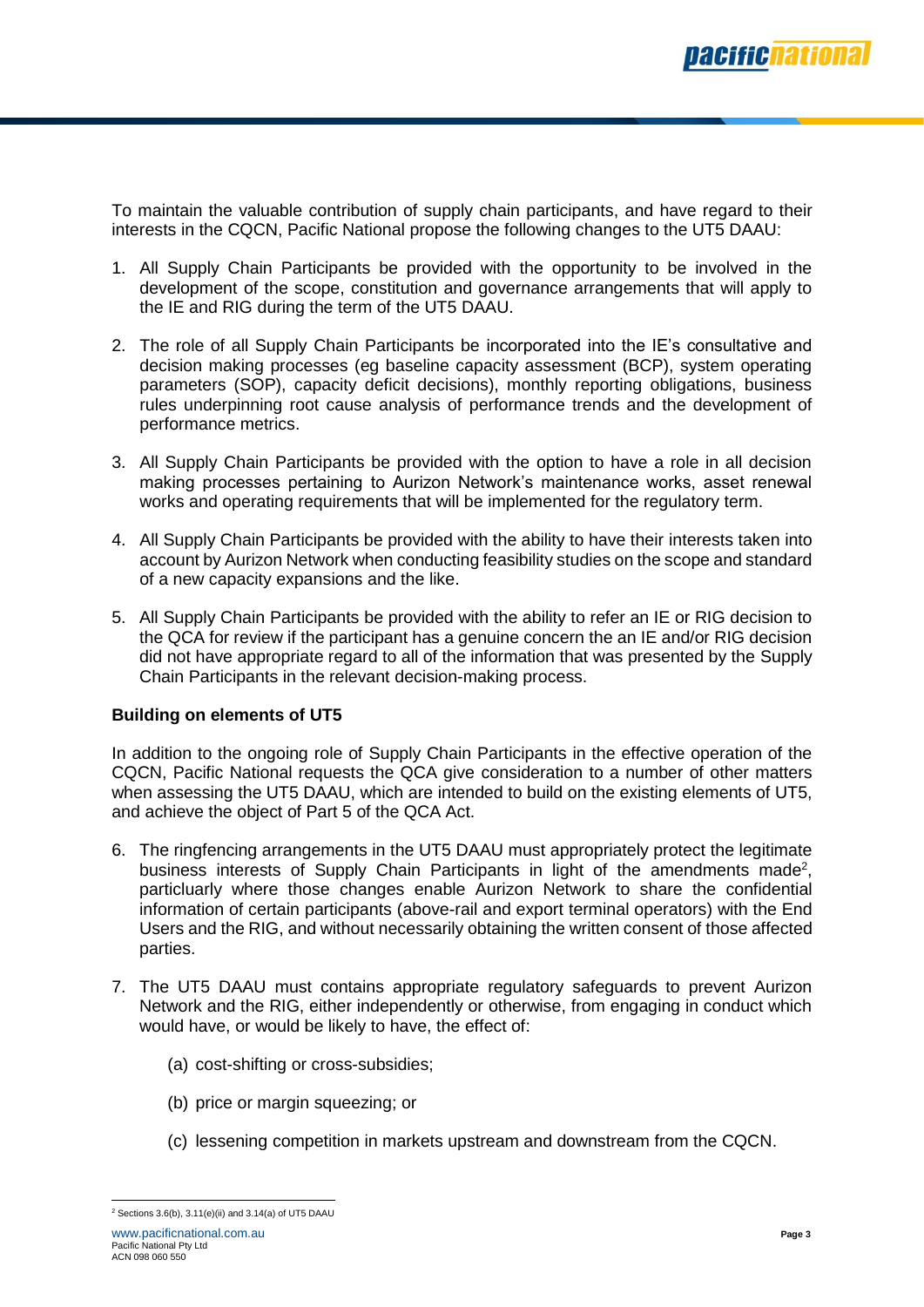

- 8. The Capacity Determination process must address the circumstances where Aurizon Network or the RIG may use the IE's Capacity Determination process<sup>3</sup> to collectively push transport supply chain costs arising from an IE determination of an Existing Capacity Deficit<sup>4</sup> through to the above-rail operators operating in competitive markets upstream and downstream from the CQCN.<sup>5</sup> This is especially in light of the inability of the Supply Chain Participants to press for consideration of their interests in the overall consideration and determination of the IE. For example, where coal producers are willing to voluntarily relinquish any of their access rights, and the IE identifies changes to the operating mode of above-rail operators would ameliorate the capacity deficit in a coal system prior to the IE publishing the quantum of the capacity deficit in a coal system – the Supply Chain Participant has no recourse and no effective mechanism for influencing consideration of alternative factors in a holistic review.
- 9. The UT5 DAAU must maintain the regulatory predictability and certainty that currently applies to coal supply chains which have been built up over time and based on the precedents currently applying to supply chain groups (as defined in UT3, UT4 and UT5).
- 10. The appropriateness of an ability for existing access agreements and train operating deeds to be amended after the IE releases the determination on the System Operating Parameters<sup>6</sup>. With the inclusion of this mechanism to amend existing contractual arrangements, it is likely that coal producers will seek to compel above-rail operators to pass through all of the changes in the operating parameters irrespective of whether the changes will impose additional costs on the above-rail operators, or in fact create inefficiencies in the operation of their business in the supply chain given the limited consulation and influence over the assumptions used to build the System Operating Parameters.

### **Regulatory Framework**

Pacific National considers it to be in the public interest for an approved access undertaking to exist that establishes a stable, certain regulatory framework. This facilitates the delivery of access services at prices that promote an efficient allocation of resources, consistent with the public interest in having competition in the above-rail haualge market. In this way, Supply Chain Participants including coal producers, train operators and export coal terminal operators are able to have greater confidence that they are able to address the business and regulatory risks when there is regulatory certainty.

To this end, the UT5 DAAU must not:

1. adversely impact the legitimate commercial and business interests of rail operators by preventing these commercial entities from being able to control or mitigate the business and regulatory risks created by regulatory arrangements which they have no influence over or consultation on; and

 <sup>3</sup> Section 7A.5(a)(iii)(A) and (B) of UT5 DAAU

<sup>4</sup> For example, where a coal producer is willing to voluntarily relinquish any of its relinquishment rights, and where the IE is required to consider whether changes could be made to the operating mode of the above-rail operators which would ameliorate the potential capacity deficit prior to publishing its determination on the nature and scope of the capacity deficit in a relevant coal system.<br><sup>5</sup> We note that Aurizon Network is protected from this outcome (see cl.7A.5(h)), namely "*To the extent Aurizon Network is required to implement operational changes and,* 

in doing so, incurs costs that it would not otherwise be entitled to recover in accordance with this Undertaking, Aurizon Network will be entitled to recover such costs<br>(provided those costs are reasonable and pre-approved